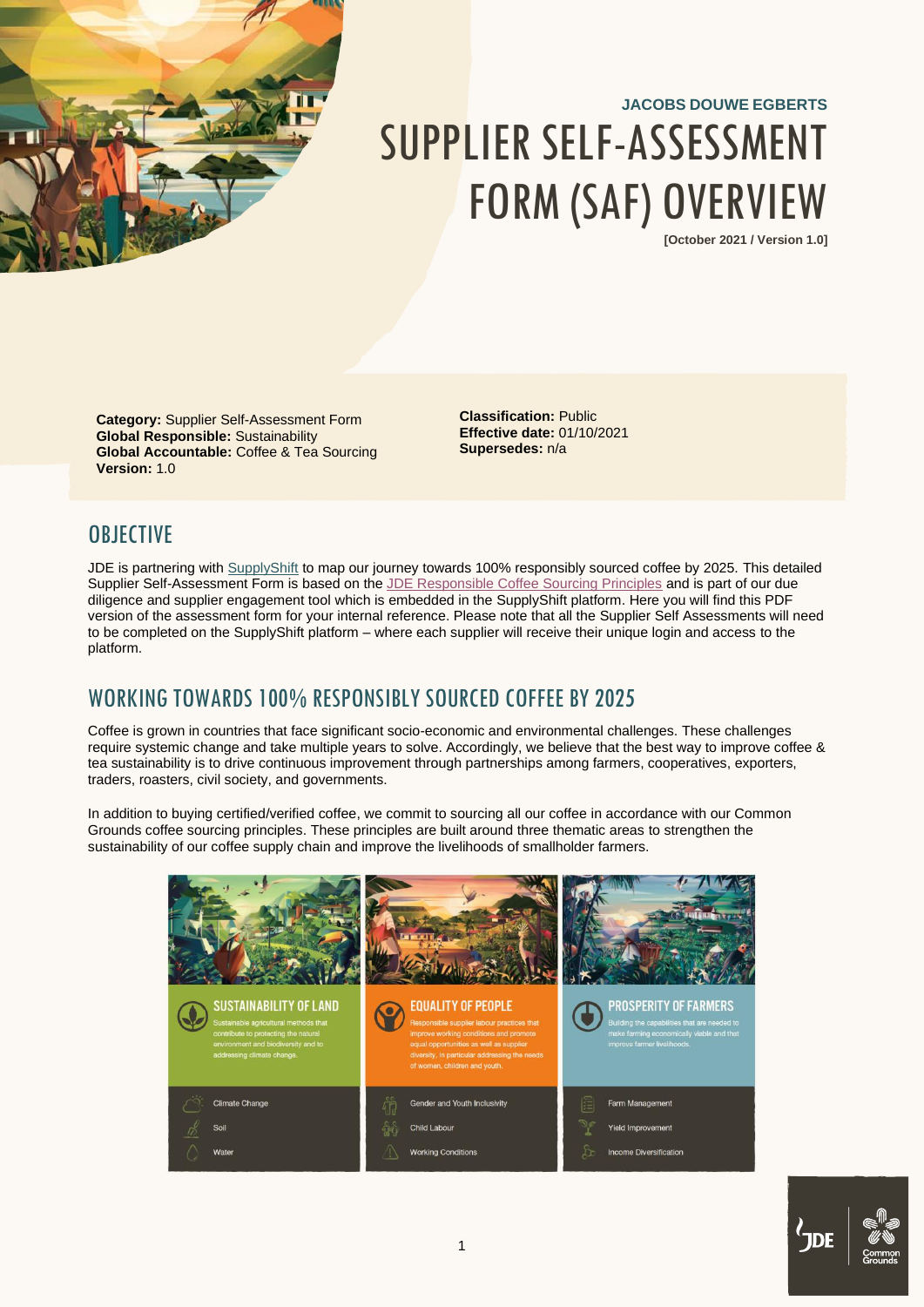## **Contents**

| Working towards 100% responsibly sourced coffee by 20251          |  |
|-------------------------------------------------------------------|--|
|                                                                   |  |
|                                                                   |  |
|                                                                   |  |
|                                                                   |  |
|                                                                   |  |
| 2.3 WASTEWATER AND WATER QUALITY TREATMENT AT PROCESSING UNITS  5 |  |
|                                                                   |  |
|                                                                   |  |
|                                                                   |  |
|                                                                   |  |
|                                                                   |  |
|                                                                   |  |
|                                                                   |  |
|                                                                   |  |
|                                                                   |  |
|                                                                   |  |
|                                                                   |  |
|                                                                   |  |
|                                                                   |  |
|                                                                   |  |
|                                                                   |  |
|                                                                   |  |
|                                                                   |  |
|                                                                   |  |
|                                                                   |  |
|                                                                   |  |
|                                                                   |  |
|                                                                   |  |
|                                                                   |  |
|                                                                   |  |

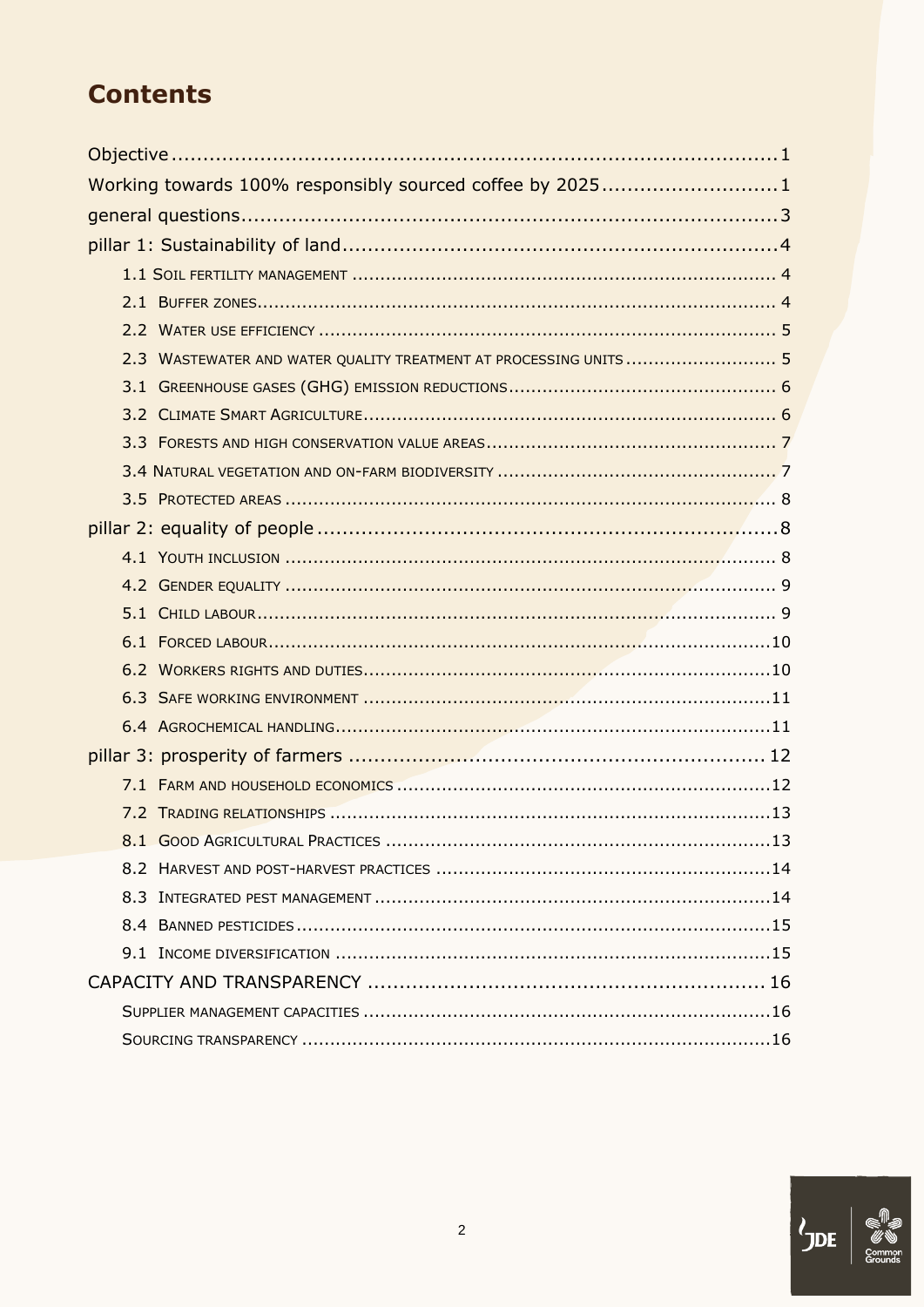## <span id="page-2-0"></span>GENERAL QUESTIONS

| <b>GIA COUNTRY</b>                  | Which country are you responding for?                                                                                                                                                                                                                                                    |
|-------------------------------------|------------------------------------------------------------------------------------------------------------------------------------------------------------------------------------------------------------------------------------------------------------------------------------------|
| <b>GIB REGION</b>                   | What are the main coffee producing regions within the country you source from?<br>Please select all applicable regions. If not available in the regional list, please indicate the<br>names of your (more specific) sourcing regions in the comment box. Such as<br>provinces/districts. |
| <b>GIC DISTRICT</b>                 | What are the main coffee producing districts within the country you source from?<br>Please select all applicable districts. (Only Laos, Vietnam, China)                                                                                                                                  |
| <b>G2 SUSTAINABLE SOURCING</b>      | Do you have a sustainable sourcing policy/code of conduct?                                                                                                                                                                                                                               |
| <b>POLICY</b>                       | Please upload your supplier policy/ code of conduct if you have any.                                                                                                                                                                                                                     |
|                                     | What is the scope of your supplier policy/ code of conduct?<br>If you don't have a supplier policy/code of conduct, what are your plans to have one?                                                                                                                                     |
|                                     | Please specify in comment box                                                                                                                                                                                                                                                            |
| <b>G3 SOURCING/</b>                 | Do you have a sourcing/ sustainability program active in the regions applicable to this SAF?                                                                                                                                                                                             |
|                                     | What are the main coffee producing region(s) within the country you source from via your                                                                                                                                                                                                 |
| <b>SUSTAINABILITY PROGRAM</b>       | sourcing/ sustainability program?<br>Please select all applicable regions. If not available in the regional list, please indicate the<br>names of your (more specific) sourcing regions in the comment box. Such as<br>provinces/districts.                                              |
|                                     | What are the main coffee producing districts within the country you source from?<br>Please select all applicable districts. (Only Laos, Vietnam, China)                                                                                                                                  |
|                                     | How much volume (MT) is sold to JDE via this sourcing/sustainability program (for this SAF<br>reporting period)?                                                                                                                                                                         |
| <b>G4 SUPPLIER POLICY ALIGNMENT</b> | What is your supplier policy / code of conduct based on?<br>What types of systems and activities does your supplier policy/ code of conduct cover?                                                                                                                                       |
|                                     | How is your policy verified/ audited?                                                                                                                                                                                                                                                    |
|                                     | How do you ensure compliance of your policy/ code of conduct?                                                                                                                                                                                                                            |
|                                     | If your policy covers key topics on coffee production, which of the below Common Grounds<br>principles do you or your upstream suppliers monitor?                                                                                                                                        |
| <b>G5 SUPPLIER INVESTMENT IN</b>    | Indicate for each selected Common Grounds principle at which level monitoring takes place<br>Is this the first time for your company to fill out a SAF?                                                                                                                                  |
| <b>SUSTAINABILITY ISSUES</b>        | You identified these three priority issues in your 2019 SAF                                                                                                                                                                                                                              |
|                                     | Which of these priority issues as identified in SAF 2019 are you currently addressing?                                                                                                                                                                                                   |
|                                     | In which coffee producing regions are you addressing these issues?<br>Please select all applicable regions. If not available in the regional list, please indicate the<br>names of your (more specific) sourcing regions in the comment box. Such as<br>provinces/districts.             |
|                                     | In which coffee producing districts are you addressing these issues?<br>Please select all applicable districts (only Laos, Vietnam and China)                                                                                                                                            |
|                                     | Please indicate per issue (as identified in SAF 2019) in what way you are addressing this                                                                                                                                                                                                |
|                                     | priority issue                                                                                                                                                                                                                                                                           |
|                                     | If you have a supply chain specific project on these priority issues, how is this project<br>organized and funded?                                                                                                                                                                       |
|                                     | For each priority issue, explain how your investment is leading to improved practices.<br>Please specify for each issue in comment box                                                                                                                                                   |
|                                     | Since 2019, have you identified priority issues that you have decided to address?                                                                                                                                                                                                        |
|                                     | NOTE for suppliers part of SAF 2019: here we mean any issues addressed OTHER than the<br>issues indicated in SAF 2019                                                                                                                                                                    |
|                                     |                                                                                                                                                                                                                                                                                          |
|                                     | Please select the Common Grounds issue(s) currently addressed.<br>NOTE for suppliers part of SAF 2019: here we mean any issues addressed OTHER than the<br>issues indicated in SAF 2019                                                                                                  |
|                                     | Please indicate per issue in what way you are addressing this priority issue                                                                                                                                                                                                             |
|                                     | NOTE for suppliers part of SAF 2019: here we mean any issues addressed OTHER than the<br>issues indicated in SAF 2019                                                                                                                                                                    |
|                                     | If you have a supply chain specific project on these priority issues, how is this project                                                                                                                                                                                                |
|                                     | organized and funded?<br>NOTE for suppliers part of SAF 2019: here we mean any issues addressed OTHER than the<br>issues indicated in SAF 2019                                                                                                                                           |
|                                     | For each priority issue, explain how your investment is leading to improved practices.                                                                                                                                                                                                   |
|                                     | Please specify for each issue in comment box.<br>NOTE for suppliers part of SAF 2019: here we mean any issues addressed OTHER than the<br>issues indicated in SAF 2019                                                                                                                   |

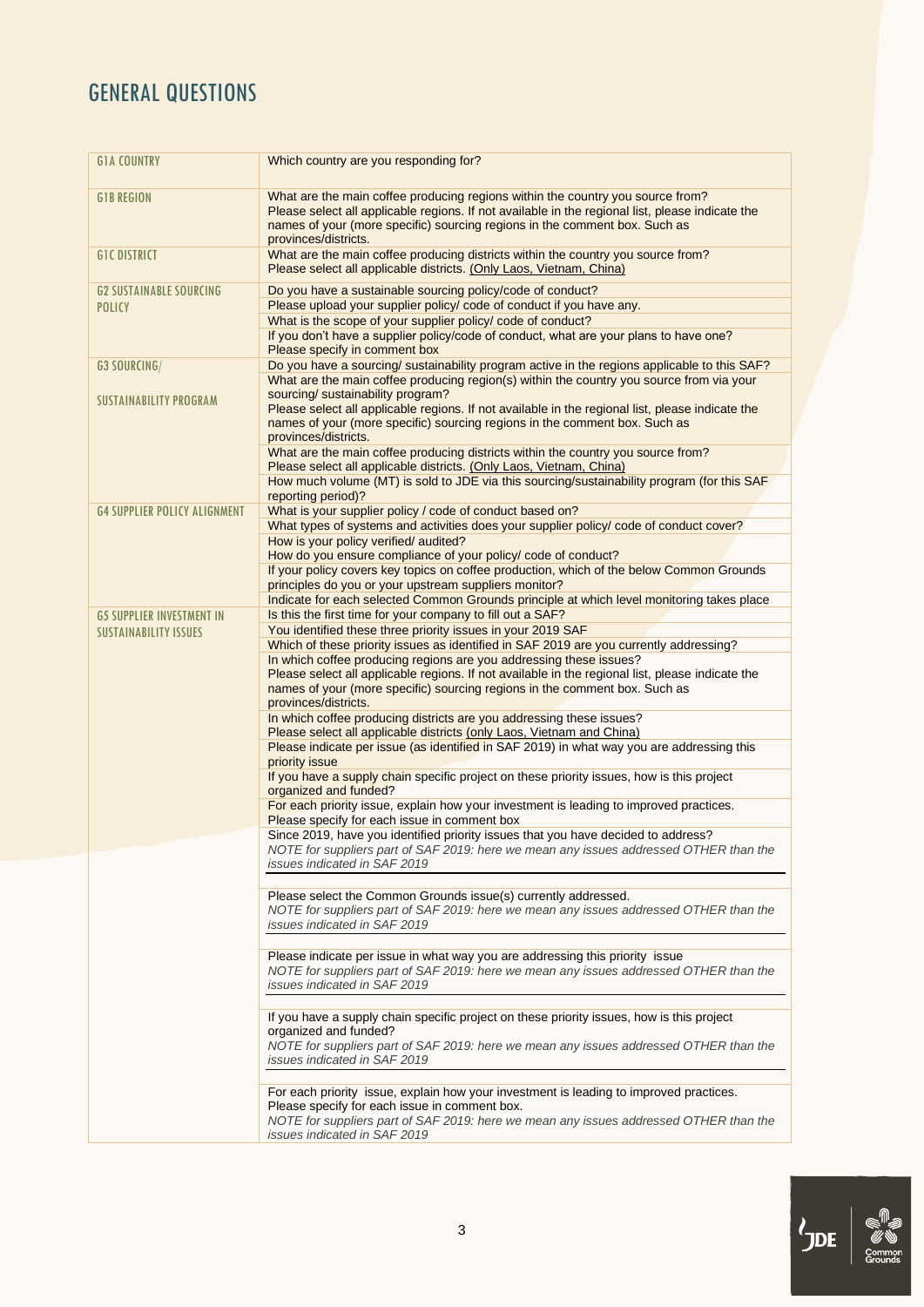## <span id="page-3-0"></span>PILLAR 1: SUSTAINABILITY OF LAND

## <span id="page-3-1"></span>1.1 SOIL FERTILITY MANAGEMENT

#### *'Coffee (smallholder) farmers properly manage their soils'.*

*Alignment question: Please select the statements that most closely describe your current practices with respect to soil fertility management?*

| We or our upstream suppliers provide training to<br>(smallholder) farmers on soil fertility management                                  |  |
|-----------------------------------------------------------------------------------------------------------------------------------------|--|
| We or our upstream suppliers provide technical assistance<br>on soil fertility management                                               |  |
| We or our upstream suppliers monitor and record the use<br>of (chemical and organic) fertilizer                                         |  |
| We or our upstream suppliers monitor and record if<br>farmers use soil analyses or professional advice to<br>determine fertilizer needs |  |
| We or our upstream suppliers monitor and record if<br>farmers optimize soil organic matter                                              |  |
| We or our upstream suppliers monitor and record if<br>farmers implement soil erosion prevention measures                                |  |
| We or our upstream suppliers monitor and record if<br>farmers implement on-farm nutrient recycling                                      |  |
| We or our upstream suppliers monitor and record if<br>farmers implement soil moisture conservation measures                             |  |
| We or our upstream suppliers provide inputs to<br>(smallholder) farmers                                                                 |  |
| We or our upstream suppliers also implement other<br>practices (please specify in comment box)                                          |  |
| We don't know/ We don't monitor this topic                                                                                              |  |

*Risk question 1: Please select the statement that best describes the level of knowledge on how soils are managed in the region(s) you source your coffee from*

Over 75% farmers do not know how to manage their soils, organic matter is decreasing, soil erosion is commonplace, and nutrients are wasted

Some farmers (25-50 %) know how to manage their soils in an effective way

Most farmers (50-75%) know how to manage their soils in an effective way

Almost all farmers (over 75%) know how to manage their soils in an effective way

*Risk question 2 Please select the statement that best describes the current practices in the region(s) you source your coffee from*

Over 75% farmers don't implement soil fertility management practices

Some farmers (25-50%) implement soil fertility management practices

Most farmers (50-75%) implement soil fertility management practices in an effective way and partly implement measures such as: *optimize soil organic matter; optimize the use of (chemical) fertilizers ; implement onfarm nutrient recycling; soil moisture conservation measures; contour planting; interplanting/cover crops; check dams/drainage channel; soil fertility monitoring; integrated livestock (or other practices)*

Almost all farmers (over 75%) implement soil fertility management practices in an effective way and mostly implement measures such as: *optimize soil organic matter; optimize the use of (chemical) fertilizers ; implement onfarm nutrient recycling; soil moisture conservation measures; contour planting; interplanting/cover crops; check dams/drainage channel; soil fertility monitoring; integrated livestock (or other practices)*

## <span id="page-3-2"></span>2.1 BUFFER ZONES

'Coffee (smallholder) farmers maintain a pesticide and fertilizer non-application zone or (riparian) buffer zone *[best practice is more than 5 meters], surrounding all areas of human activity or aquatic and terrestrial ecosystems, to avoid contamination.'*

*Alignment question: Please select the statements that most closely describe your current practices with respect to buffer zones:*

| We or our upstream suppliers provide training to<br>(smallholder) farmers specifically on buffer zones<br>such as: importance of buffer zones and protecting<br>water sources, restoration, monitoring, natural<br>weeding, (chemical) fertilizer use |  |
|-------------------------------------------------------------------------------------------------------------------------------------------------------------------------------------------------------------------------------------------------------|--|
| We or our upstream suppliers monitor that farmers<br>maintain a non-application (buffer) zone                                                                                                                                                         |  |
| We or our upstream suppliers monitor that farmers<br>maintain a non-application (buffer) zone surrounding all                                                                                                                                         |  |

| areas of human activity or aquatic and terrestrial<br>ecosystems                               |  |
|------------------------------------------------------------------------------------------------|--|
| We or our upstream suppliers also implement other<br>practices (please specify in comment box) |  |
| We don't know/ We don't monitor this topic                                                     |  |

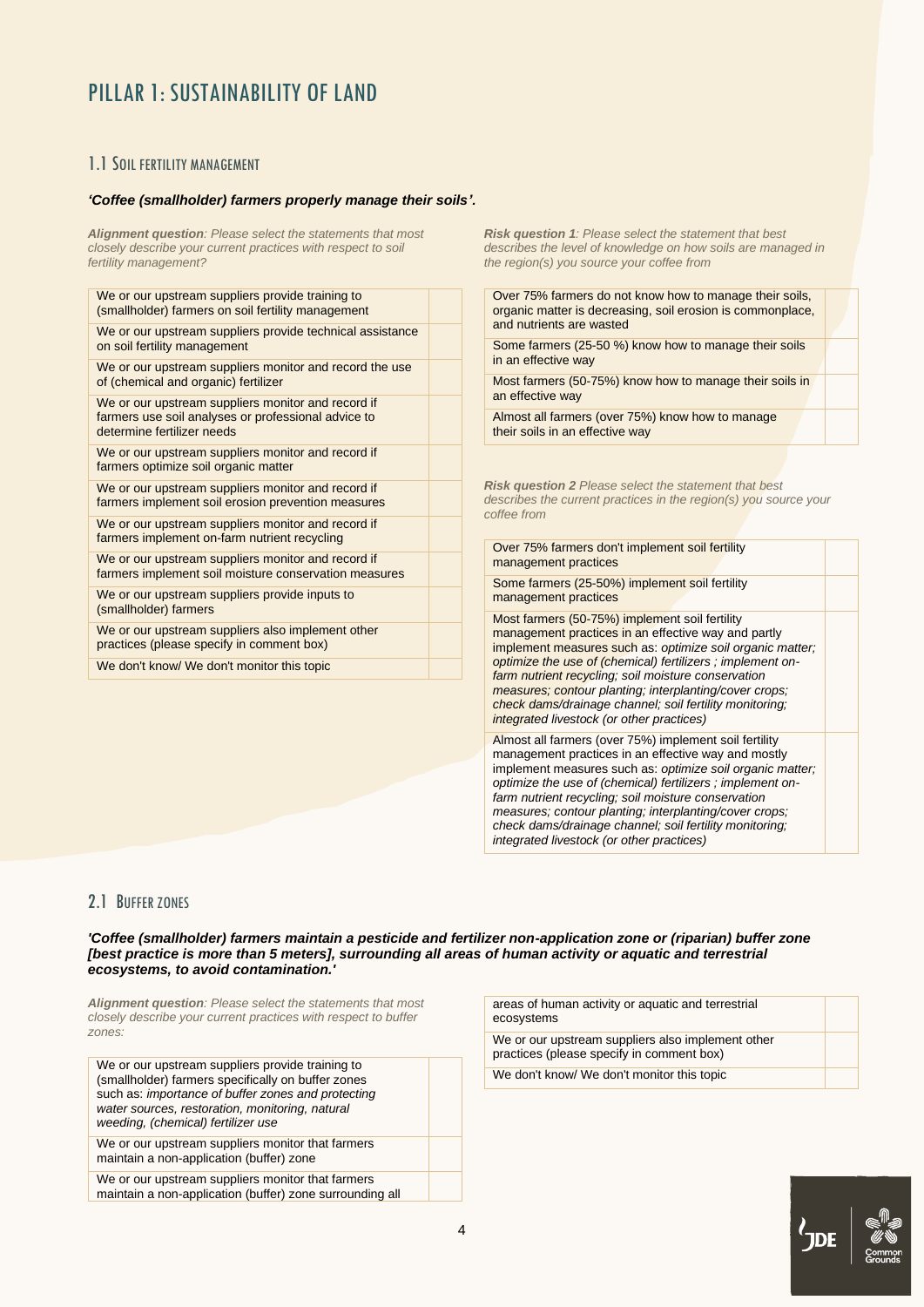*Risk question When looking at the region(s) you source your coffee from, how likely is it that farmers maintain a pesticide and fertilizer non-application zone or buffer zone?*

| Very unlikely      |  |
|--------------------|--|
| <b>Unlikely</b>    |  |
| Likely             |  |
| <b>Very likely</b> |  |

## <span id="page-4-0"></span>2.2 WATER LISE FEEICIENCY

#### *'Farmers and processing units monitor the extraction of water. Existing and new irrigation and water distribution systems lead to optimized crop productivity while minimizing the strain on water resources, erosion and salinization. Irrigation practices are not threatening local water security.'*

*Alignment question: Please select the statements that most closely describe your current practices with respect to water use efficiency:*

| We or our upstream suppliers provide training to<br>(smallholder) farmers on optimized used of water                                                                                      |  |
|-------------------------------------------------------------------------------------------------------------------------------------------------------------------------------------------|--|
| We or our upstream suppliers provide training to coffee<br>processing units on optimized used of water                                                                                    |  |
| In training events, we or our upstream suppliers cover<br>local legislation on the withdrawal of surface and<br>groundwater for coffee production, domestic and/or<br>processing purposes |  |
| We or our upstream suppliers monitor the extraction of<br>water by farmers                                                                                                                |  |
| We or our upstream suppliers monitor the extraction of<br>water in coffee processing units                                                                                                |  |
| We or our upstream suppliers monitor to what extent<br>rainwater harvesting methods are in place                                                                                          |  |
| We or our upstream suppliers also implement other<br>practices (please specify in comment box)                                                                                            |  |
| We don't know/ We don't monitor this topic                                                                                                                                                |  |

*Risk question Please select the statement that best describes the current situation in the region(s) you source your coffee from:*

| Water is scarce throughout the year              |  |
|--------------------------------------------------|--|
| Water is becoming less available                 |  |
| Water availability is an issue in the dry season |  |
| Water is available throughout the year           |  |

### <span id="page-4-1"></span>2.3 WASTEWATER AND WATER QUALITY TREATMENT AT PROCESSING UNITS

*'Wastewater is not discharged into aquatic ecosystems or drainage systems unless it has undergone treatment to remove particulates and toxins, and to reduce acidity. Clean and contaminated water is separated, when possible and applicable, water is reduced/ reused/ recycled during the wet processing. Central mills and mills in*  estates quantify the amount of water used for processing operations. Water quality is monitored before *discharge.'*

*Alignment question: Please select the statements that most closely describe your current practices with respect to wastewater and water quality treatment at processing units:*

| We or our upstream suppliers only do dry processing in<br>our supply chain                                                                      |  |
|-------------------------------------------------------------------------------------------------------------------------------------------------|--|
| We or our upstream suppliers monitor practices with<br>respect to wastewater and water quality treatment at ON-<br><b>FARM</b> processing units |  |
| We or our upstream suppliers provide training to coffee<br>processing units on waste water treatment                                            |  |
| We or our upstream suppliers provide technical assistance<br>on wastewater treatment systems                                                    |  |
| We or our upstream suppliers routinely record and monitor<br>the (waste) water quality                                                          |  |
| We or our upstream suppliers record and monitor where<br>and how wastewater is treated at ON-FARM processing<br>units                           |  |
|                                                                                                                                                 |  |

We or our upstream suppliers record and monitor where and how clean water and contaminated water are separated

We or our upstream suppliers record and monitor where and how water is reduced/ reused/ recycled

We or our upstream suppliers also implement other practices (please specify in comment box)

We don't know/ We don't monitor this topic

*Risk question When looking at the region(s) you source from, how likely is it that at processing units wastewater has been treated and is of good quality before it's being discharged into aquatic ecosystems or drainage systems?*

| Very unlikely |  |
|---------------|--|
| Unlikely      |  |
| Likely        |  |
| Very likely   |  |

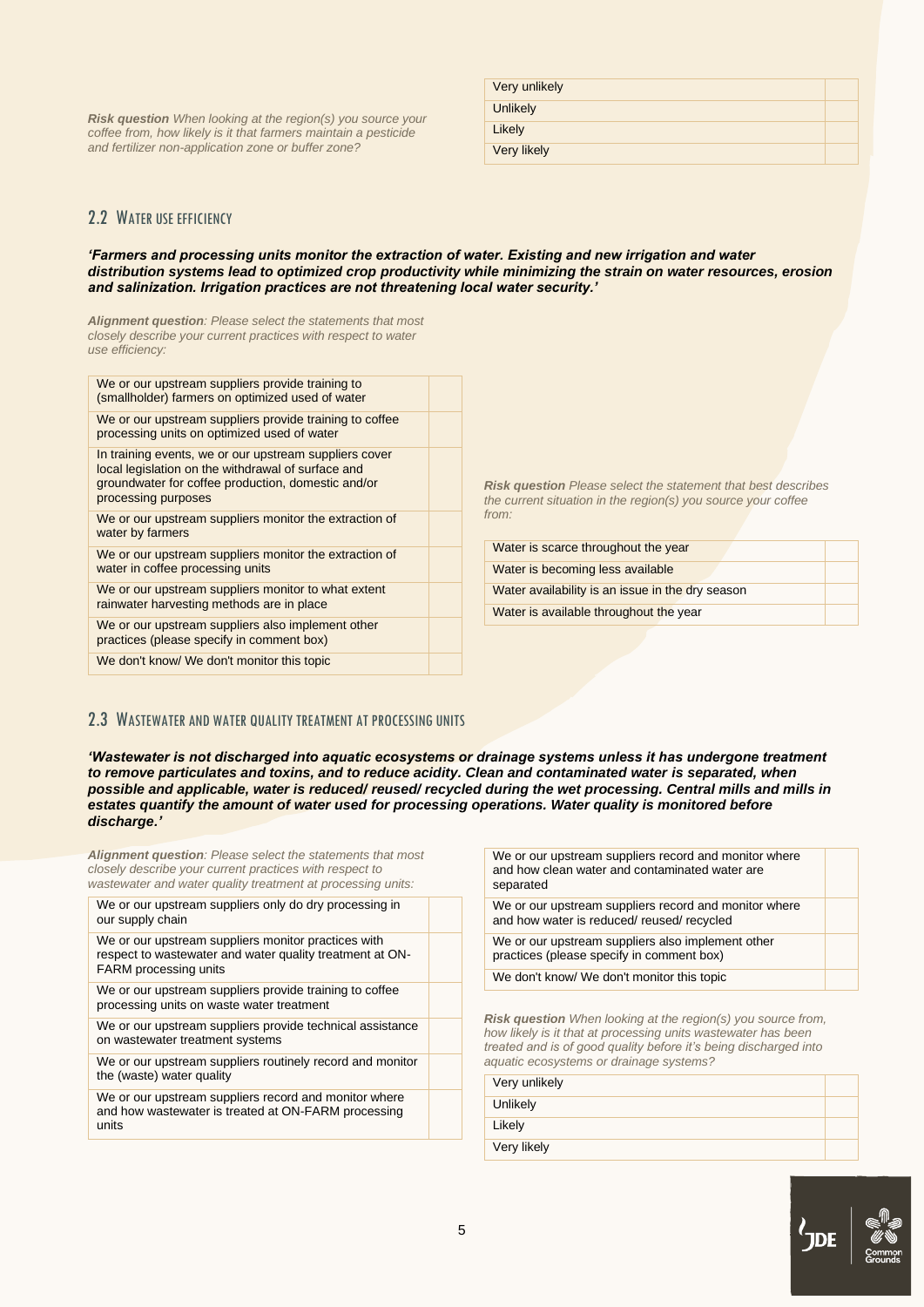## <span id="page-5-0"></span>3.1 GREENHOUSE GASES (GHG) EMISSION REDUCTIONS

#### *'The main GHG emission sources of the coffee supply chain in cultivation and processing operations are tracked and steps are taken to reduce it. For large-scale farms and processing units, energy is used efficiently and comes from renewable sources'.*

*Alignment question 1: Please select the statements that most closely describe your current practices with respect to GHG (see tooltip for main emissions sources included in GHG footprint calculation):*

| We calculate the total GHG footprint for our coffee supply |
|------------------------------------------------------------|
| chain via globally recognized methodologies such as ISO    |
| 14064/GHG Protocol Standard/Cool Farm Tool to report       |
| on greenhouse gas emissions                                |
| We calculate some components of the GHG footprint, but     |

don't calculate a total GHG footprint

We estimate the GHG footprint for our coffee supply chain, but don't perform calculations

We set targets, identify and implement strategies/plans to reduce emissions

We or our upstream suppliers provide training to farmers on GHG reduction

We or our upstream suppliers also implement other practices (please specify in comment box)

We don't know/ We don't measure or monitor this topic

*Alignment question 2: Please select the statements that most closely describe your current practices with respect to energy usage:*

| We monitor energy used in processing (large scale on-<br>farm or centralized processing)                                    |  |
|-----------------------------------------------------------------------------------------------------------------------------|--|
| We monitor energy used in farming or irrigation (only<br>applicable for large scale farms in select countries)              |  |
| We have identified our energy consumption hotspots                                                                          |  |
| We develop an energy efficiency improvement plan                                                                            |  |
| We implement energy efficiency measures in processing                                                                       |  |
| We or our upstream suppliers provide training to<br>processors / large scale farms about energy efficiency in<br>processing |  |
| We or our upstream suppliers provide training to farmers<br>on energy efficiency in farming or irrigation                   |  |
| We or our upstream suppliers also implement other<br>practices (please specify in comment box)                              |  |

We don't know/ We don't measure or monitor this topic

*Risk question 1 Given the practices in your supply chain, please select the answer that best categorizes the GHG footprint reduction you are targeting over the next 5 years:*

| $2 - 5%$  |  |
|-----------|--|
| $5 - 10%$ |  |
| 10-20%    |  |
| 20-30%    |  |

*Risk question 2 When looking at the region(s) you source from, how likely is it that farmers are aware of their GHG footprint, and take steps to reduce it?* 

| Very unlikely |  |  |
|---------------|--|--|
| Unlikely      |  |  |
| Likely        |  |  |
| Very likely   |  |  |

*Risk question 3 When looking at the region(s) you source from, how likely is it that farmers use energy efficiently?* 

| Very unlikely |  |
|---------------|--|
| Unlikely      |  |
| Likely        |  |
| Very likely   |  |

*Risk question 4 When looking at the region(s) you source from, how likely is it that farmers use renewable energy?*

| Very unlikely |  |
|---------------|--|
| Unlikely      |  |
| Likely        |  |
| Very likely   |  |
|               |  |

## <span id="page-5-1"></span>3.2 CLIMATE SMART AGRICULTURE

#### *'(Smallholder) farmers are able to adapt their production practices to changing climate conditions.'*

*Alignment question: Please select the statements that most closely describe your current practices with respect to climate smart agriculture:*

We or our upstream suppliers provide training on climate smart agriculture to (smallholder) farmers such as: *soil & water conservation measures: vegetation cover, shade trees, renovation etc*

We keep records of climate change risks and the potential impacts of climate change on coffee production

We or our upstream suppliers organize farmer field days/provide technical assistance on best practices to mitigate climate change and associated risk reduction

We or our upstream suppliers also implement other practices (please specify in comment box) We don't know/ We don't monitor this topic

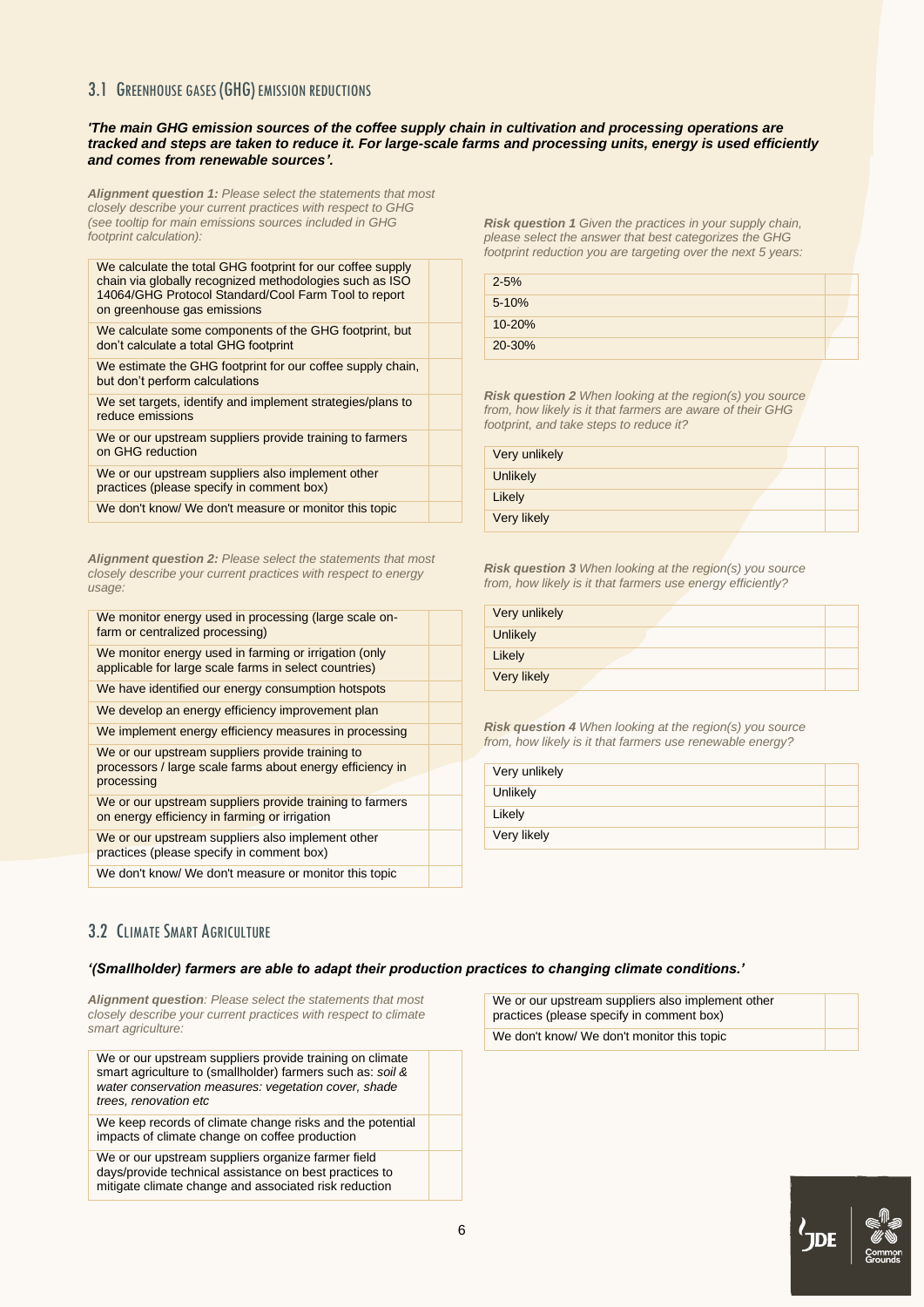*Risk question Please select the statement that best describes the current situation in the region(s) you source your coffee from:*

Climate change seems to have a negative impact on coffee production and farmers are not able to adapt quickly enough.

Climate change seems to have a negative impact on coffee production, but farmers are able to adapt to changing climate conditions

Climate change seems to have a positive impact on coffee production and farmers seem to benefit from it.

We do not see climate change having a negative impact on coffee production (yet)

### <span id="page-6-0"></span>3.3 FORESTS AND HIGH CONSERVATION VALUE AREAS

#### *'Forests or other natural ecosystems on (smallholder) farms are protected from conversion or degradation whether legal or not, after 2014. No deforestation or conversion to agriculture, other non-forest land use or conversion to tree plantations.'*

*Alignment question: Please select the statements that most closely describe your current practices with respect to forests and High Conservation Value Areas*

We or our upstream suppliers provide training on biodiversity conservation to (smallholder) farmers

We or our upstream suppliers organize farmer field days/ provide technical assistance on the protection of forests and High Conservation Value areas

We or our upstream suppliers record and monitor where farmers are located in relation to forests and High Conservation Value areas

We or our upstream suppliers digitally record and monitor where farmers are located in relation to forests and High Conservation Value Areas via GPS points, enabling to identify and record risks

We or our upstream suppliers digitally record and monitor where farmers are located in relation to forests and High Conservation Value Areas via GPS polygons, enabling to identify and record risks

We or our upstream suppliers keep track of the governments' monitoring activities on farmers obeying 'biodiversity conservation' laws

We or our upstream suppliers also implement other practices (please specify in comment box)

We don't know/ We don't monitor this topic

*Risk question When looking at the region(s) you source your coffee from, how likely is it that farmers have converted High Conservation Value Areas to agricultural production or other land uses since January 1st 2014?*

| Very likely     |
|-----------------|
| Likely          |
| <b>Unlikely</b> |

Very unlikely

### <span id="page-6-1"></span>3.4 NATURAL VEGETATION AND ON-FARM BIODIVERSITY

*'Forests and other natural ecosystems on the farms are effectively protected and restored and natural*  vegetation on the farm is maintained and enhanced. This contributes to avoiding degradation of natural habitats, and helps to prevent the extinction of threatened species (flora and fauna). Biodiversity (and functional *biodiversity) is protected and enhanced'.*

| <b>Alignment question:</b> Please select the statements that most<br>closely describe your current practices with respect to natural<br>vegetation and on-farm biodiversity                                                   |  |  |
|-------------------------------------------------------------------------------------------------------------------------------------------------------------------------------------------------------------------------------|--|--|
| We or our upstream suppliers provide training to<br>(smallholder) farmers on conservation and management of<br>on-farm natural vegetation and natural ecosystems (as<br>part of GAP, including intercropping and shade trees) |  |  |
| We or our upstream suppliers organize farmer field days/<br>provide technical assistance on natural vegetation and on-<br>farm biodiversity                                                                                   |  |  |
| We provide shade trees                                                                                                                                                                                                        |  |  |
| We or our upstream suppliers monitor what our suppliers<br>do on non-conversion/preservation of existing natural<br>ecosystems (if they exist), to enhance biodiversity                                                       |  |  |
| We or our upstream suppliers monitor what our suppliers<br>do to maintain other natural vegetation on coffee farms<br>(such as windbreaks, vegetative barriers).                                                              |  |  |
| We or our upstream suppliers monitor what our suppliers                                                                                                                                                                       |  |  |

We or our upstream suppliers monitor what our suppliers do to manage coffee agroforestry systems (such as

| optimizing shade coverage) in order to optimize<br>biodiversity and productivity outcomes.     |
|------------------------------------------------------------------------------------------------|
|                                                                                                |
| We or our upstream suppliers monitor what our suppliers<br>do on restoration and reforestation |
| We or our upstream suppliers also implement other<br>practices (please specify in comment box( |
| We don't know/ We don't monitor this topic                                                     |

*Risk question When looking at the region(s) you source your coffee from, how likely is it that farmers contribute to preservation of natural vegetation and on-farm biodiversity*

| Very unlikely |  |
|---------------|--|
| Unlikely      |  |
| Likely        |  |
| Very likely   |  |
|               |  |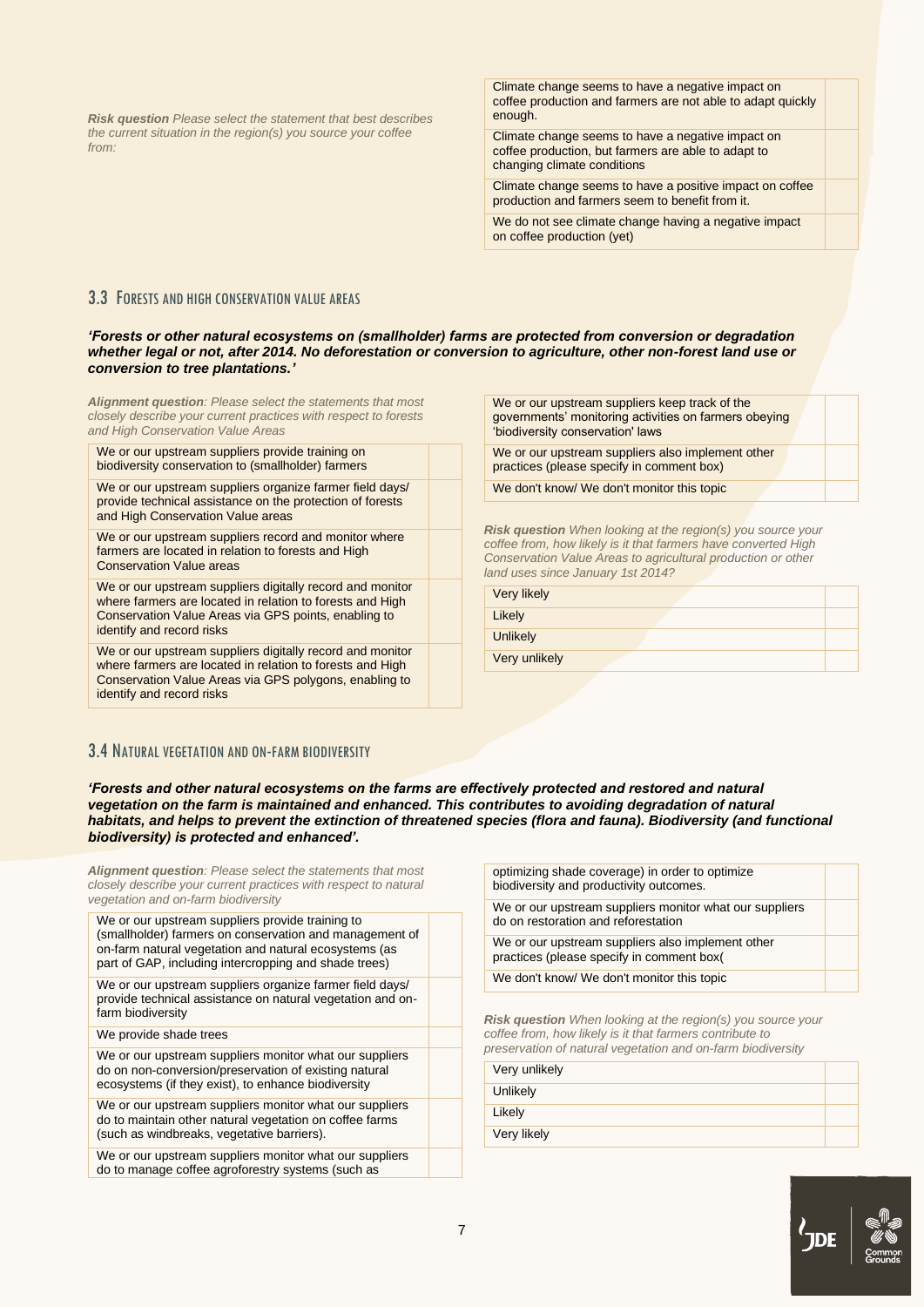## <span id="page-7-0"></span>3.5 PROTECTED AREAS

#### *'Coffee production or processing does not occur in protected areas or their adjacent designated (buffer) zones'.*

*Alignment question: Please select the statements that most closely describe your current practices with respect to protected areas*

| We or our upstream suppliers digitally track our farms,<br>protected areas and buffer zones via GPS points                                          |  |
|-----------------------------------------------------------------------------------------------------------------------------------------------------|--|
| We or our upstream suppliers digitally track our farms,<br>protected areas and buffer zones via GPS polygons                                        |  |
| We or our upstream suppliers yearly report that coffee<br>production or processing does not occur in protected areas<br>and adjacent (buffer) zones |  |
| We or our upstream suppliers also implement other<br>practices (please specify in comment box)                                                      |  |
| We don't know/ We don't monitor this topic                                                                                                          |  |
|                                                                                                                                                     |  |

*Risk question When looking at the region(s) you source your coffee from, how likely is it that coffee is produced or processed outside of protected areas or their designated buffer zones*

Very unlikely **Unlikely** Likely

Very likely

## <span id="page-7-1"></span>PILLAR 2: EQUALITY OF PEOPLE

## <span id="page-7-2"></span>4.1 YOUTH INCLUSION

#### *'The participation of young farmers is promoted in training, service provision and employment, group membership and in group decision making.'*

*Alignment question Please select the statements that most closely describe your current practices with respect to youth inclusion:*

| We or our upstream suppliers provide training/technical<br>assistance to youth on topics related to coffee production<br>We or our upstream suppliers organize farmer field<br>days/provide technical assistance to families (stimulating<br>youth participation) to identify sustainable policies and<br>practices<br>We or our upstream suppliers organize "innovation"<br>activities" as a way to promote entrepreneurship projects<br>for the youth<br>We or our upstream suppliers promote youth to work in<br>service provision and other relevant jobs<br>We or our upstream suppliers promote youth to participate<br>in group membership and group decision making<br>We or our upstream suppliers monitor youth participation<br>in our internal management systems.<br>We or our upstream suppliers also implement other<br>practices (please specify in comment box)<br>We don't know/ We don't monitor this topic | We or our upstream suppliers provide training to<br>(smallholder) farmers on youth inclusion |  |
|--------------------------------------------------------------------------------------------------------------------------------------------------------------------------------------------------------------------------------------------------------------------------------------------------------------------------------------------------------------------------------------------------------------------------------------------------------------------------------------------------------------------------------------------------------------------------------------------------------------------------------------------------------------------------------------------------------------------------------------------------------------------------------------------------------------------------------------------------------------------------------------------------------------------------------|----------------------------------------------------------------------------------------------|--|
|                                                                                                                                                                                                                                                                                                                                                                                                                                                                                                                                                                                                                                                                                                                                                                                                                                                                                                                                |                                                                                              |  |
|                                                                                                                                                                                                                                                                                                                                                                                                                                                                                                                                                                                                                                                                                                                                                                                                                                                                                                                                |                                                                                              |  |
|                                                                                                                                                                                                                                                                                                                                                                                                                                                                                                                                                                                                                                                                                                                                                                                                                                                                                                                                |                                                                                              |  |
|                                                                                                                                                                                                                                                                                                                                                                                                                                                                                                                                                                                                                                                                                                                                                                                                                                                                                                                                |                                                                                              |  |
|                                                                                                                                                                                                                                                                                                                                                                                                                                                                                                                                                                                                                                                                                                                                                                                                                                                                                                                                |                                                                                              |  |
|                                                                                                                                                                                                                                                                                                                                                                                                                                                                                                                                                                                                                                                                                                                                                                                                                                                                                                                                |                                                                                              |  |
|                                                                                                                                                                                                                                                                                                                                                                                                                                                                                                                                                                                                                                                                                                                                                                                                                                                                                                                                |                                                                                              |  |
|                                                                                                                                                                                                                                                                                                                                                                                                                                                                                                                                                                                                                                                                                                                                                                                                                                                                                                                                |                                                                                              |  |

*Risk question When looking at the region(s) you source your coffee from, how likely is it that participation of young farmers is promoted*

| Very unlikely |  |
|---------------|--|
| Unlikely      |  |
| Likely        |  |
| Very likely   |  |

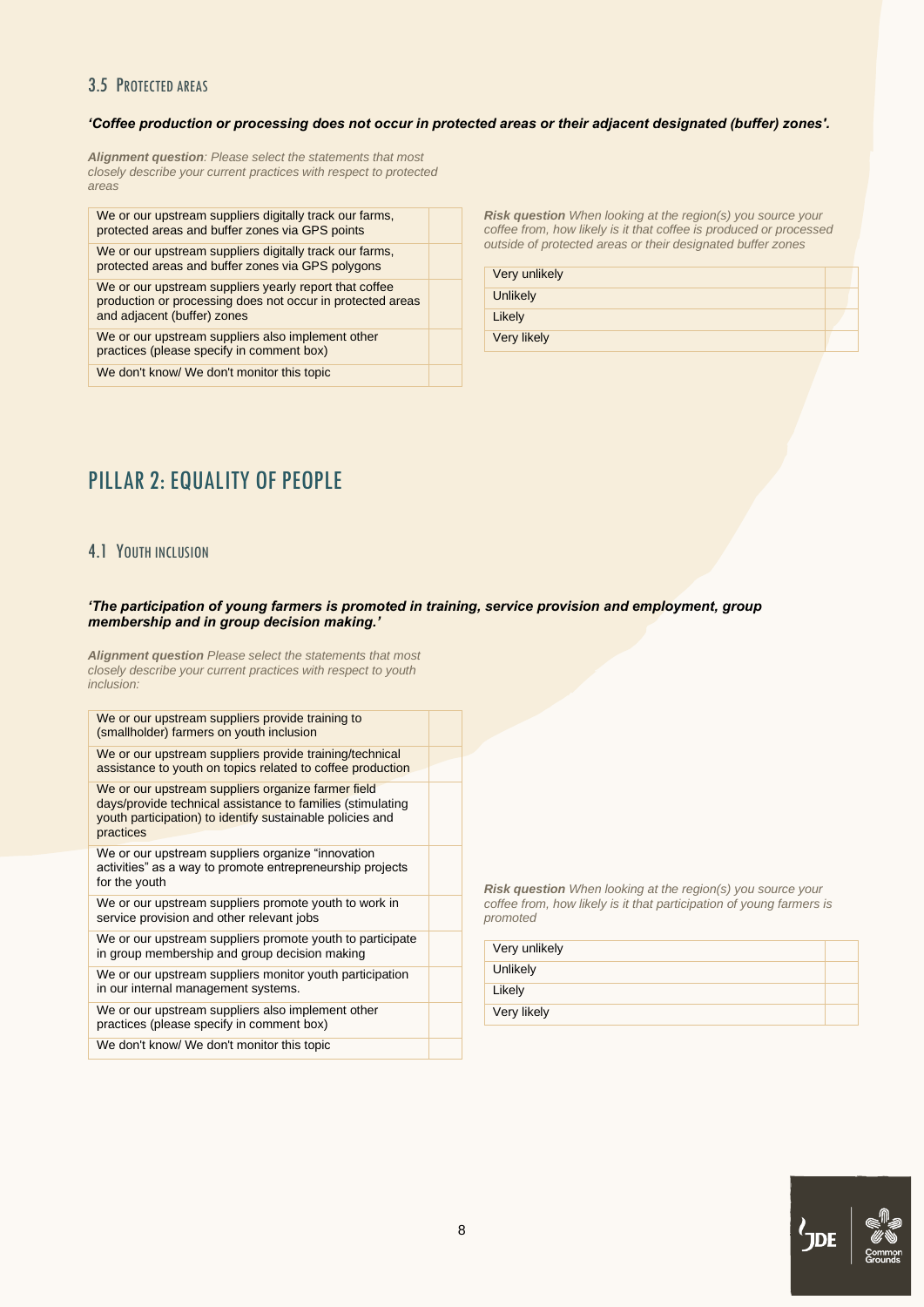## <span id="page-8-0"></span>4.2 GENDER EQUALITY

### *''Gender equality is respected and promoted.'*

*Alignment question Please select the statements that most closely describe your current practices with respect to gender equality:*

| We or our upstream suppliers provide training to<br>(smallholder) farmers/within our supply chain on gender<br>equality                                   |  |
|-----------------------------------------------------------------------------------------------------------------------------------------------------------|--|
| We or our upstream suppliers provide technical assistance<br>to women on topics related to coffee production                                              |  |
| We or our upstream suppliers promote gender equality<br>within our Internal Management Systems / sustainability<br>program                                |  |
| We or our upstream suppliers have a dedicated person or<br>committee for the implementation of gender equality                                            |  |
| We or our upstream suppliers implement/ monitor<br>measures and approaches that promote gender equality<br>and women empowerment (such as a gender study) |  |
| We or our upstream suppliers also implement other<br>practices (please specify in comment box)                                                            |  |
| We don't know/ We don't monitor this topic                                                                                                                |  |

*Risk question Please select the statement that best describes the situation in the region(s) you source your coffee from, with respect to gender equality:*

| Women mostly do not have equal rights, responsibilities,<br>and opportunities    |  |
|----------------------------------------------------------------------------------|--|
| Women sometimes do not have equal rights,<br>responsibilities, and opportunities |  |
| Women partially have equal rights, responsibilities, and<br>opportunities        |  |
| Women have equal rights, responsibilities, and<br>opportunities                  |  |

## <span id="page-8-1"></span>5.1 CHILD LABOUR

#### '*Worst forms of child labour and (hazardous) work by underaged children is eradicated.'*

*Alignment question: Please select the statements that most closely describe your current practices with respect to child labour:*

| We or our upstream suppliers are aware that child labour<br>is an issue in the area we source from                                                        |                                                                                                                                                                                                                                                                       |
|-----------------------------------------------------------------------------------------------------------------------------------------------------------|-----------------------------------------------------------------------------------------------------------------------------------------------------------------------------------------------------------------------------------------------------------------------|
| We or our upstream suppliers are aware that child labour<br>is an issue in our supply chain and are challenged with as<br>how to address this             | <b>Risk question</b> How likely is it that children are deprived of<br>schooling or perform hazardous labour or other forms of child<br>labour? Please select the statement that most closely describes<br>the situation in the country's coffee producing region(s): |
| We or our upstream suppliers provide training on child<br>labour mitigation and remediation within our supply chain                                       | Children are deprived of school because their families                                                                                                                                                                                                                |
| Our upstream suppliers need to be in compliance with our                                                                                                  | migrate due to coffee related activities                                                                                                                                                                                                                              |
| policies around child labour, compliance with our policies<br>is monitored                                                                                | Children below minimum age (12/13 years) are involved in<br>under-age child labour (not on their family farm) (for                                                                                                                                                    |
| Throughout our supply chain we or our upstream suppliers<br>have risk assessment and mitigation systems in place for                                      | example migrating alongside their parents for seasonal<br>labour)                                                                                                                                                                                                     |
| child labour                                                                                                                                              | Children (younger than 14/15) are working more than 14                                                                                                                                                                                                                |
| We or our upstream suppliers have remediation activities<br>included in the Internal Management Systems                                                   | hours a week on their parents' farm, possibly resulting in<br>children missing school at least a few weeks/more per<br>year                                                                                                                                           |
| We or our upstream suppliers are working with an existing<br>national or regional framework to mitigate and remediate<br>child labour in the supply chain | We don't see child labour in the region we source from.<br>Children may work occasionally on their parents' farm on<br>weekends/ school holidays performing light work/ regular                                                                                       |
| We or our upstream suppliers also implement other                                                                                                         | work (non-hazardous activities)                                                                                                                                                                                                                                       |
| practices (please specify in comment box)                                                                                                                 | Other (please specify in comment box)                                                                                                                                                                                                                                 |
| We don't know/ We don't monitor this topic                                                                                                                |                                                                                                                                                                                                                                                                       |
|                                                                                                                                                           |                                                                                                                                                                                                                                                                       |

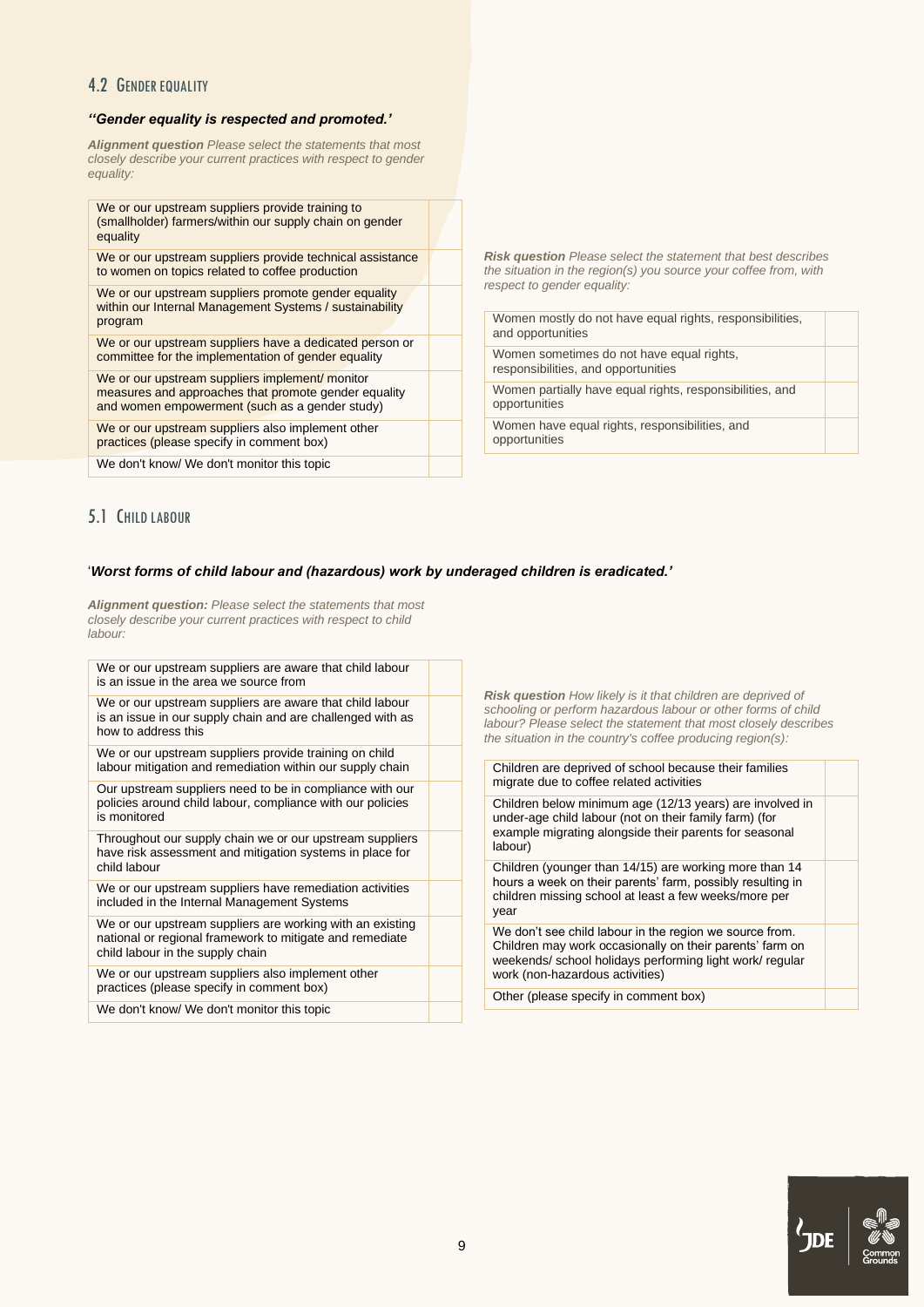## <span id="page-9-0"></span>6.1 FORCED LABOUR

### **'There is no forced labour.'**

*Alignment question Please select the statements that most closely describe your current practices with respect to Forced Labour:*

| We or our upstream suppliers are aware that forced labour<br>is an issue in the area we source from                                            |                                                                                                                                                                                                             |  |
|------------------------------------------------------------------------------------------------------------------------------------------------|-------------------------------------------------------------------------------------------------------------------------------------------------------------------------------------------------------------|--|
| We or our upstream suppliers are aware that forced labour<br>is an issue in our supply chain and are challenged with as<br>how to address this | <b>Risk question</b> When looking at the region(s) you source your<br>coffee from, how likely is it that forced labour happens? Please<br>select the statement that most closely describes the situation in |  |
| We or our upstream suppliers provide training on forced<br>labour mitigation and remediation within our supply chain                           | the country's coffee producing region(s):                                                                                                                                                                   |  |
| Our upstream suppliers need to be in compliance with our<br>policies around forced labour, compliance with our policies<br>is monitored        | Workers are subject to debt bondage where they are<br>forced to work for in order to pay off their own debts or<br>those they have inherited                                                                |  |
| We or our upstream suppliers need to be in compliance<br>with national regulations around forced labour                                        | Workers cannot leave their workplaces and/or living<br>quarters provided by the employer/recruiter. Identity or<br>travel documents, salary/money or other assets of workers                                |  |
| Throughout our supply chain we or our upstream suppliers<br>have risk assessment and mitigation systems in place for                           | are retained by the employer/recruiter                                                                                                                                                                      |  |
| forced labour                                                                                                                                  | Farms use labour recruiters who operate informally (not as<br>registered businesses) and/or workers pay labour                                                                                              |  |
| We or our upstream suppliers have remediation activities<br>included in the Internal Management Systems                                        | recruiters fees or costs during recruitment                                                                                                                                                                 |  |
|                                                                                                                                                | We don't see forced labour in the region we source from                                                                                                                                                     |  |
| We or our upstream suppliers also implement other<br>practices (please specify in comment box)                                                 | Other (please specify in comment box)                                                                                                                                                                       |  |
| We don't know/ We don't monitor this topic                                                                                                     |                                                                                                                                                                                                             |  |
|                                                                                                                                                |                                                                                                                                                                                                             |  |

## <span id="page-9-1"></span>**6.2 WORKERS RIGHTS AND DUTIES**

#### **'Workers are aware of their rights and duties and these are adhered to by their employer.'**

*Alignment question Please select the statements that most closely describe your current practices with respect to workers' rights and duties:*

| Employers provide training on social dialogue and workers'<br>rights, and for grievances procedures                                                                                                                                                    |  |
|--------------------------------------------------------------------------------------------------------------------------------------------------------------------------------------------------------------------------------------------------------|--|
| Our upstream suppliers need to be in compliance with our<br>policies around workers' rights and duties, compliance with<br>our policies is monitored                                                                                                   |  |
| Workers have written employment contracts                                                                                                                                                                                                              |  |
| Workers have access to information regarding workers'<br>individual rights and duties, reflected in their employment<br>contracts or verbal agreements                                                                                                 |  |
| Workers can freely establish and join workers'<br>organizations, both internal (such as workers'<br>representations) and external (such as trade unions)                                                                                               |  |
| Workers can take part in collective bargaining on working<br>conditions                                                                                                                                                                                |  |
| Workers are regularly paid at least the minimum national<br>wage, the minimum regional wage, or the wage agreed<br>upon by a collective bargaining agreement, whichever is<br>higher. Wages increase over time to decrease the gap with<br>living wage |  |
| Employers keep records of paid wages and track<br>applicable minimum wages paid to workers. Wages are<br>not miscalculated                                                                                                                             |  |
| Workers and their families that are provided with<br>accommodation on-farms or near processing facilities<br>have safe, clean and decent living quarters taking into<br>account local conditions                                                       |  |

We or our upstream suppliers also implement other practices (please specify in comment box) We don't know/ We don't monitor this topic

*Risk question 1 When looking at the region(s) you source your coffee from, how likely is it that workers are fully aware of their rights and duties and that their employers adhere to those rights and duties including the right of collective bargaining?*

| Very unlikely |  |
|---------------|--|
| Unlikely      |  |
| Likely        |  |
| Very likely   |  |
|               |  |

*Risk question 2 Please select the statement that best describes the situation in the region(s) you source from, with respect to workers' rights and duties (wages):*

| Most workers are paid less than the minimum wage                                                                |
|-----------------------------------------------------------------------------------------------------------------|
| Many workers work without written contracts                                                                     |
| Most workers are paid the minimum wage or more.                                                                 |
| All workers are paid the minimum wage or more. Wages<br>increase over time to decrease the gap with living wage |

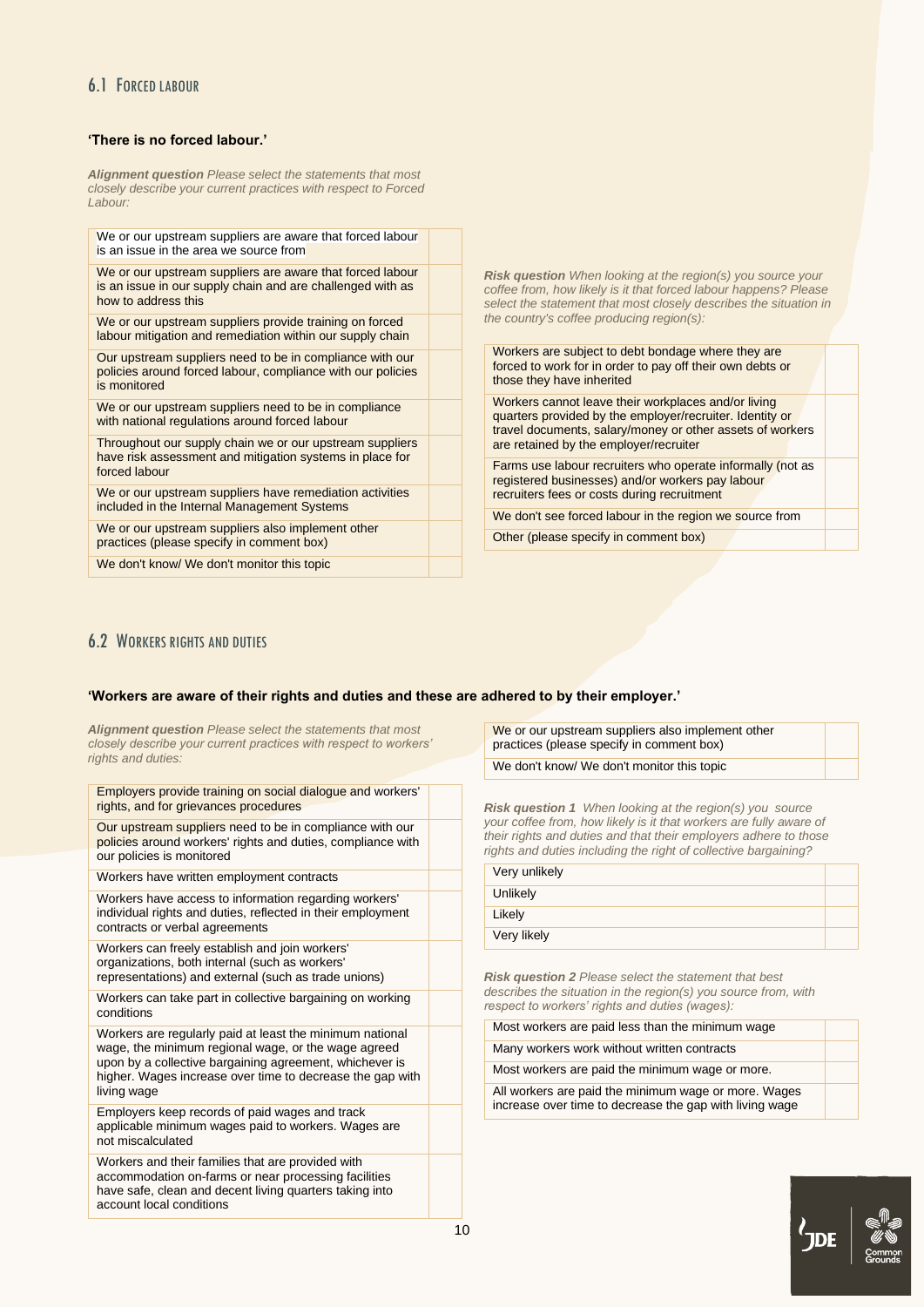*Risk question 3 Please select the statement that best describes the situation in the region(s) you source from, with respect to workers' rights and duties (living conditions):*

We don't have insights in the living conditions of workers

Where accommodation is/ living quarters are provided, these are not necessarily safe, clean or decent

Workers and their family are responsible for their own accommodation

Where accommodation is/ living quarters are provided, these are most likely safe, clean and decent

## <span id="page-10-0"></span>6.3 SAFE WORKING ENVIRONMENT

#### *'Workers have a safe working environment.'*

 $M_e$  or our upstream suppliers provide training on

*Alignment question Please select the statements that most closely describe your current practices with respect to safe working environment:*

| we or our upstream suppliers provide training on sale and<br>hygienic working conditions.                                                                                                            |  |
|------------------------------------------------------------------------------------------------------------------------------------------------------------------------------------------------------|--|
| We or our upstream suppliers provide training to<br>(smallholder) farmers on potable water treatments through<br>boiling, filtering or chlorinating and on the prevention of<br>water contamination. |  |
| We or our upstream suppliers provide workers a safe<br>working environment, including protection against fire and<br>dangerous machinery.                                                            |  |
| We or our upstream suppliers have risk assessment and<br>mitigation systems in place                                                                                                                 |  |
| We or our upstream suppliers have guidelines in place to<br>prevent work related injuries.                                                                                                           |  |
| We or our upstream suppliers provide workers first aid and<br>emergency health care for treatment of work-related<br>injuries.                                                                       |  |
| We or our upstream suppliers monitor work-related injuries<br>and cover costs if not covered by other programs or<br>services.                                                                       |  |
| We or our upstream suppliers provide workers convenient<br>access to safe drinking water.                                                                                                            |  |
| We or our upstream suppliers also implement other<br>practices (please specify in comment box)                                                                                                       |  |
| We don't know/ We don't monitor this topic                                                                                                                                                           |  |
|                                                                                                                                                                                                      |  |

*Risk question When looking at the region(s) you source your coffee from, how likely is it that workers have a safe working environment?*

| Very unlikely |  |
|---------------|--|
| Unlikely      |  |
| Likely        |  |
| Very likely   |  |

## <span id="page-10-1"></span>6.4 AGROCHEMICAL HANDLING

#### *'Agrochemicals are handled in a cautious and responsible manner.'*

*Alignment question 1 Please select the statements that most closely describe your current practices with respect to agrochemical handling:*

| We or our upstream suppliers provide training on<br>responsible handling of agrochemicals and the use of the<br>Personal Protective Equipment (PPE) |  |
|-----------------------------------------------------------------------------------------------------------------------------------------------------|--|
| We or our upstream suppliers provide technical assistance<br>on agrochemical handling                                                               |  |
| We or our upstream suppliers provide appropriate<br>Personal Protective Equipment and cover costs if not<br>covered by other programs or services   |  |
| There is a collection system in place for empty<br>agrochemical containers                                                                          |  |

Agrochemicals are stored safe and secure (no access to children, and away from harvested product and other food products)

We or our upstream suppliers also implement other practices (please specify in comment box) We don't know/ We don't monitor this topic

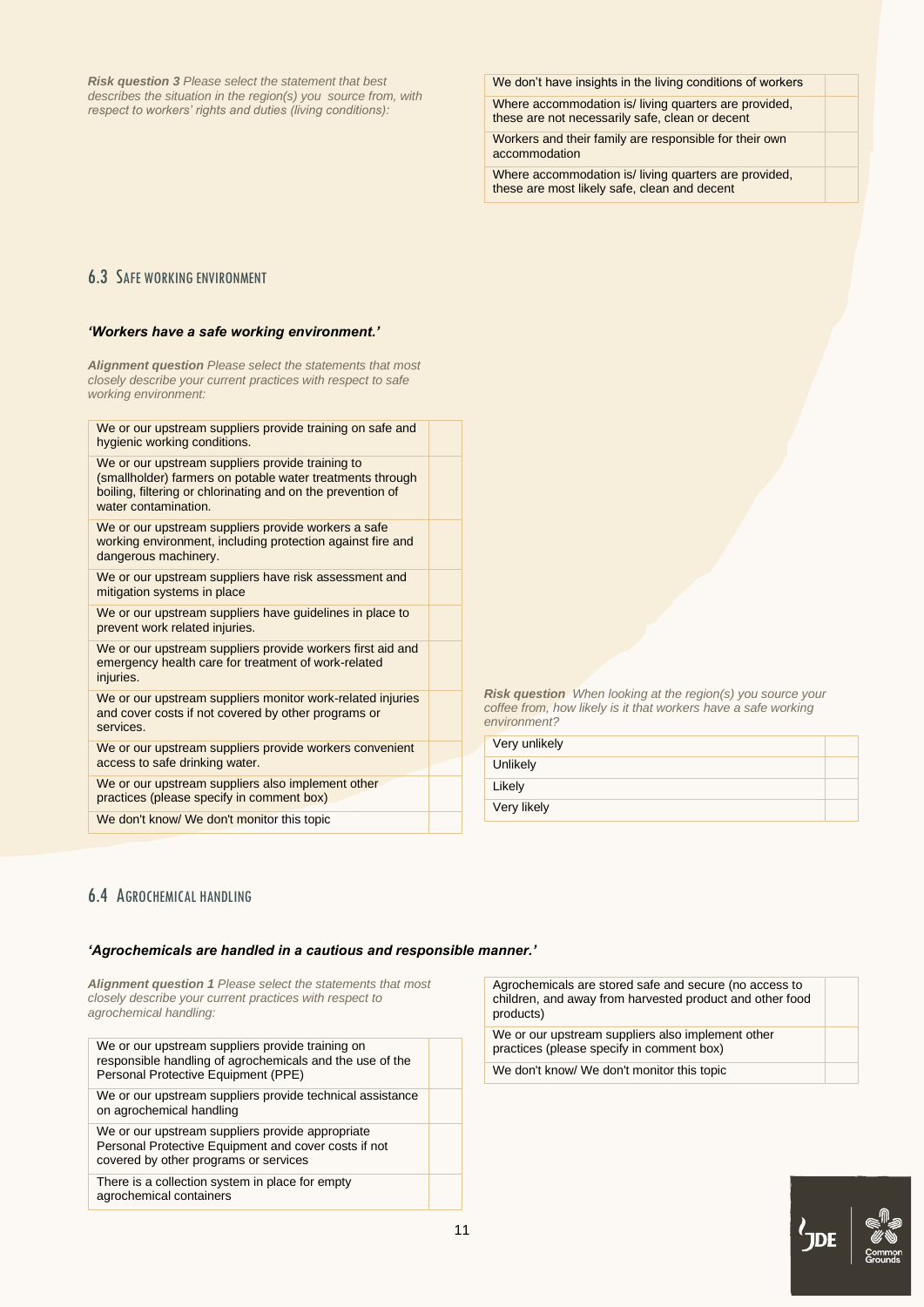*Alignment question 2 Please select the statements that most closely describe your current practices with respect to agrochemical handling by workers:*

Workers/ farmers handling agrochemicals use Personal Protective Equipment (PPE) Workers/ farmers handling agrochemicals are not under 18 years, nor pregnant or breastfeeding women Workers/ farmers take into account the instructions on the label and Material Safety Data Sheet (follow prescribed reentry times, considering the prescribed dosage, period of application, intervals of application and pre-harvest intervals) We or our upstream suppliers also implement other practices (please specify in comment box) We don't know/ We don't monitor this topic

*Risk question 1 When looking at the region(s) you source your coffee from, how likely is it that agrochemicals are handled in the right way?*

| Very unlikely      |  |
|--------------------|--|
| <b>Unlikely</b>    |  |
| Likely             |  |
| <b>Very likely</b> |  |

*Risk question 2 You did not indicate that there is a collection system in place. What happens to the empty containers?*

We don't know what happens to the empty containers OR most empty containers are discarded or dumped Most empty containers are burnt Most empty containers are recycled or re-used for other purposes but not for food or drinking water Most empty containers and cut or perforated to prevent other uses

## <span id="page-11-0"></span>PILLAR 3. PROSPERITY OF FARMERS

## <span id="page-11-1"></span>7.1 FARM AND HOUSEHOLD ECONOMICS

#### *'(Smallholder) Farmers know their cost of production and generated income, and see their farm as a business.'*

*Alignment question Please select the statements that most closely describe your current practices with respect to farm and household economics:*

| We or our upstream suppliers mainly source our coffee<br>from estates $(> 95%)$                                                                                                                    |  |
|----------------------------------------------------------------------------------------------------------------------------------------------------------------------------------------------------|--|
| We or our upstream suppliers provide training to<br>(smallholder) farmers on proper recordkeeping to improve<br>their financial management, such as household budgeting<br>and investing.          |  |
| We or our upstream suppliers provide training to<br>(smallholder) farmers on practices and investments, to<br>diversify farm production and their household income<br>sources                      |  |
| We or our upstream suppliers monitor and record coffee<br>volumes bought and sold, cash premium and farm gate<br>prices paid to (smallholder) farmers                                              |  |
| We or our upstream suppliers monitor farmer's net<br>household incomes on-farm and off-farm (on a<br>representative sample basis) and map against the living<br>income benchmark (where available) |  |
| We or our upstream suppliers also implement other<br>practices (please specify in comment box)                                                                                                     |  |
| We don't know/ We don't monitor this topic                                                                                                                                                         |  |

*Risk question When looking at the region(s) you source your coffee from, how likely is it that coffee farmers know their cost of production and generated income?*

| More than 75% coffee farmers are not sufficiently aware of<br>their farm and household economics                                                                                                  |  |
|---------------------------------------------------------------------------------------------------------------------------------------------------------------------------------------------------|--|
| Some coffee farmers (25-50%) are sufficiently aware of<br>their farm and household economics                                                                                                      |  |
| Most coffee farmers (50-75%) are aware of their farm and<br>household economics: of coffee costs of production,<br>including hired labour                                                         |  |
| Almost all coffee farmers (more than 75%) see their farm<br>as a business. They monitor and keep records on costs of<br>production, including hired labour, and other household<br>income sources |  |

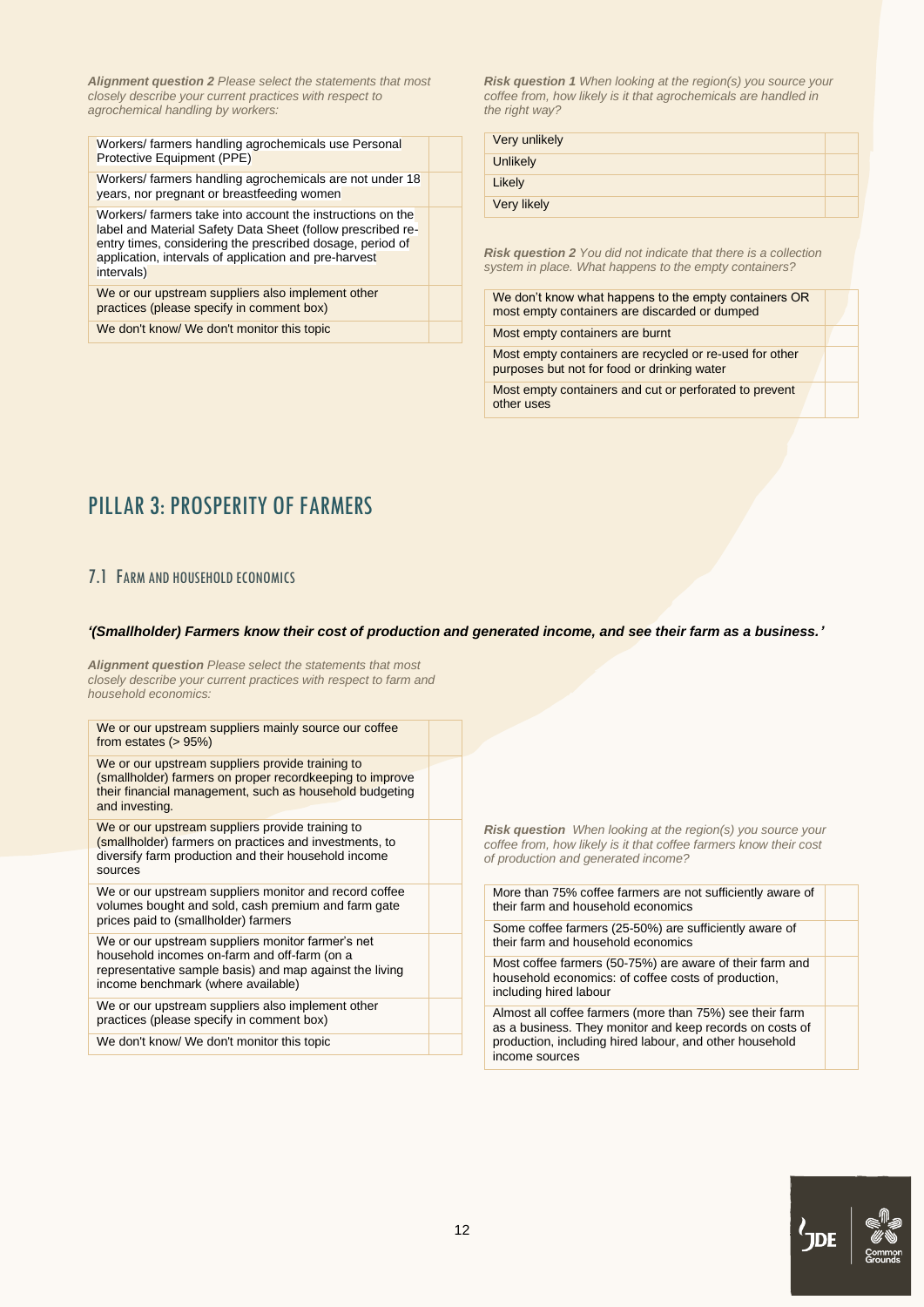## <span id="page-12-0"></span>7.2 TRADING RELATIONSHIPS

#### *'(Smallholder) Farmers have beneficial relationships with their supply chain partners.'*

*Alignment question Please select the statements that most closely describe your current practices with respect to trading relationships:*

We or our upstream suppliers build long term commercial relationships with selected, motivated farmers/farmer groups We or our upstream suppliers provide technical assistance on access to markets, such as market requirements We or our upstream suppliers facilitate access to key production inputs, such as plantlets, fertilizer and agrochemicals to (smallholder) farmers We or our upstream suppliers facilitate access to services. such as credit (provide credits), soil tests, market information to (smallholder) farmers We or our upstream suppliers provide premiums to reward quality coffee from farmers' groups We or our upstream suppliers set up initiatives with farmers around agro-inputs/services. We or our upstream suppliers also implement other

practices (please specify in comment box)

We don't know/ We don't monitor this topic

*Risk question 1 When looking at the region(s) you source your coffee from, how likely is it that suppliers facilitate access to key production inputs, such as plantlets, fertilizer and agrochemicals?*

| Very unlikely |  |
|---------------|--|
| Unlikely      |  |
| Likely        |  |
| Very likely   |  |

*Risk question 2 When looking at the region(s) you source your coffee from, how likely is it that suppliers facilitate access to services, such as credit and market information?*

| Very unlikely |  |
|---------------|--|
| Unlikely      |  |
| Likely        |  |
| Very likely   |  |

## <span id="page-12-1"></span>8.1 GOOD AGRICULTURAL PRACTICES

#### *'(Smallholder) farmers apply Good Agricultural Practices (GAP).'*

*Alignment question Please select the statements that most closely describe your current practices with respect to Good Agricultural Practices:*

We or our upstream suppliers provide training to (smallholder) farmers on implementing Good Agricultural Practices (GAP) such as: *soil & water conservation; climate smart agriculture practices; greenhouse gases reduction practices; forest and ecosystem protection practices; Integrated Pest Management; diversification; shading tree maintenance; good planting and pruning methodologies; integrated farming (food crops/livestock) systems; renovation and rehabilitation; intercropping; coffee specific practices (or other practices)*

We or our upstream suppliers provide technical assistance on Good Agricultural Practices (GAP)

We or our upstream suppliers participate in knowledge sharing events with other coffee value chain actors

We monitor and record which Good Agricultural Practices (GAP) (smallholder) farmers implement

We or our upstream suppliers also implement other practices (please specify in comment box)

We don't know/ we don't monitor this topic

*Risk question Please select the statement that best describes the current practices in the region you source your coffee from:*

| Over 75% farmers don't implement Good Agricultural<br>Practices (GAP) |  |
|-----------------------------------------------------------------------|--|
| Some farmers (25-50%) implement Good Agricultural                     |  |

Practices (GAP) Most farmers (50-75%) implement Good Agricultural Practices (GAP) in an effective way and partly implement

measures such as*: soil & water conservation; climate smart agriculture practices; greenhouse gases reduction practices; forest and ecosystem protection practices; Integrated Pest Management; diversification; shading tree maintenance; good planting and pruning methodologies; integrated farming (food crops/livestock) systems; renovation and rehabilitation; intercropping; coffee specific practices (or other practices)*

Almost all farmers (over 75%) implement Good Agricultural Practices (GAP) in an effective way and mostly implement measures such as: *soil & water conservation; climate smart agriculture practices; greenhouse gases reduction practices; forest and ecosystem protection practices; Integrated Pest Management; diversification; shading tree maintenance; good planting and pruning methodologies; integrated farming (food crops/livestock) systems; renovation and rehabilitation; intercropping; coffee specific practices (or other practices)*

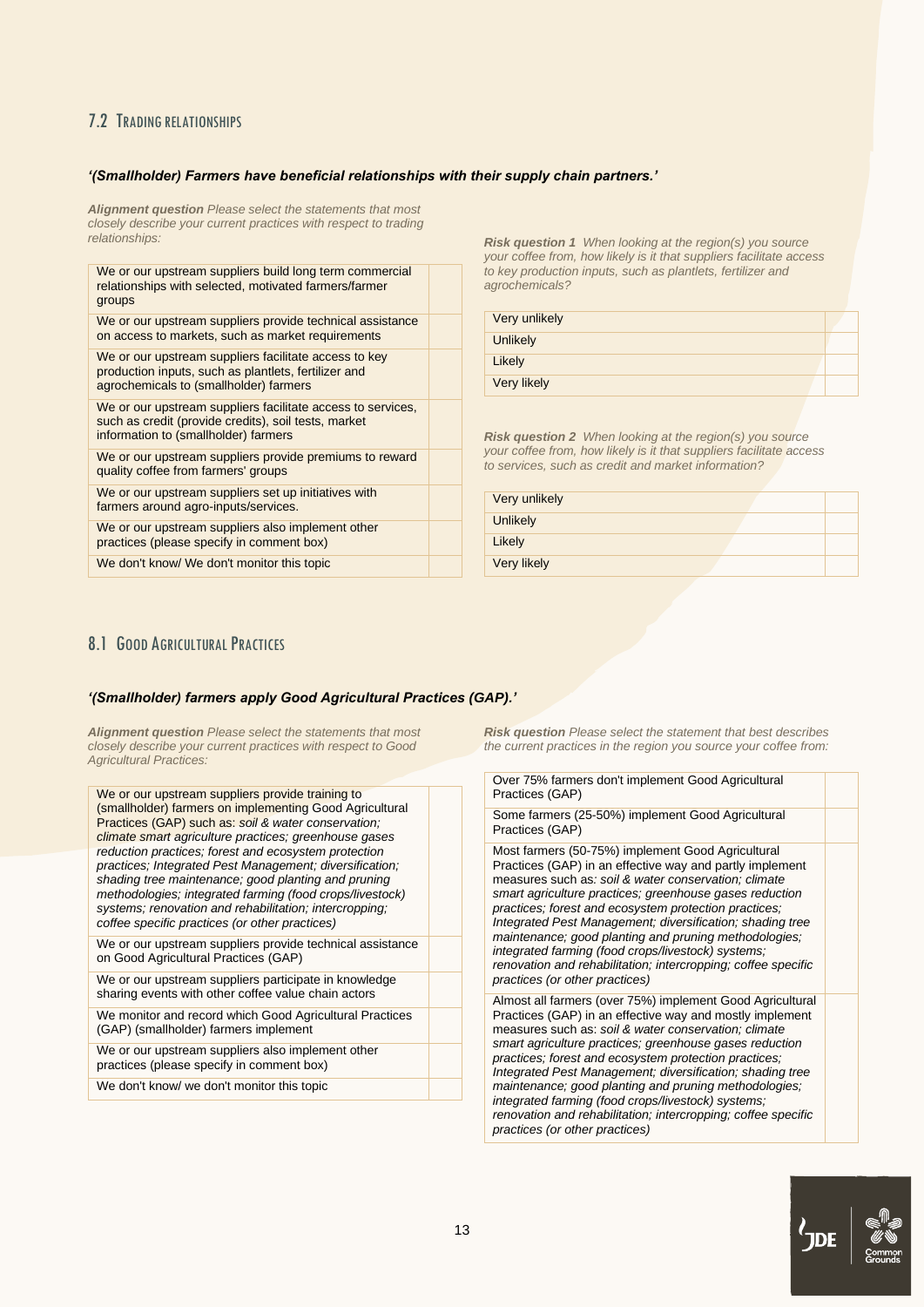## <span id="page-13-0"></span>8.2 HARVEST AND POST-HARVEST PRACTICES

#### *'(Smallholder) farmers apply good harvest and post-harvest practices that optimises quality and quantity.'*

*Alignment question Please select the statements that most closely describe your current practices with respect to harvest and post-harvest practices:*

We or our upstream suppliers provide training to (smallholder) farmers on harvest and post-harvest practices *(e.g. harvesting at the right time and interval to optimize quality, harvesting without minimizing damages to the plant for future production, and fermentation activities undertaken under hygienic conditions to avoid microbial contamination)*

We or our upstream suppliers provide technical assistance on harvest and post-harvest practices

We monitor which harvest and post-harvest practices (smallholder) farmers use

We provide equipment to improve post-harvest practices

We or our upstream supplier monitor the application of maximum residue levels as set by known destination countries of the coffee

We or our upstream suppliers also implement other practices (please specify in comment box)

We don't know/ we don't monitor this topic

*Risk question Please select the statement that best describes the situation in the region(s) you source your coffee from, with respect to harvest and post-harvest practices:*

Over 75% farmers don't implement harvest and postharvest practices

Some farmers (25-50%) implement harvest and postharvest practices

Most farmers (50-75%) implement harvest and postharvest practices in an effective way and partly implement measures such as: *harvesting at the right time and interval; harvesting without minimizing damages to the plant for future production and fermentation (speciality); coffee processing; coffee quality (control); cleaning, drying and storing, roasting and grinding, sorting and packing. post-harvest activities undertaken under hygienic conditions (or other practices)*

Almost all farmers (over 75%) implement harvest and postharvest practices in an effective way and mostly implement measures such as: *harvesting at the right time and interval; harvesting without minimizing damages to the plant for future production and fermentation (speciality); coffee processing; coffee quality (control); cleaning, drying and storing, roasting and grinding, sorting and packing. post-harvest activities undertaken under hygienic conditions (or other practices)*

### <span id="page-13-1"></span>8.3 INTEGRATED PEST MANAGEMENT

#### *'(Smallholder) farmers apply Integrated Pest Management.'*

*Alignment question Please select the statements that most closely describe your current practices with respect to Integrated Pest Management:*

| We or our upstream suppliers provide training to<br>(smallholder) farmers on Integrated Pest Management                                                                                                          |  |
|------------------------------------------------------------------------------------------------------------------------------------------------------------------------------------------------------------------|--|
| We monitor which Integrated Pest Management practices<br>farmers apply                                                                                                                                           |  |
| We or our upstream suppliers annually update the strategy<br>based on pest monitoring, implemented Integrated Pest<br>Management actions and agrochemicals application<br>records (date, location and incidence) |  |
| We or our upstream suppliers advise farmers to optimize<br>their Integrated Pest Management practices based on our<br>monitoring                                                                                 |  |
| We or our upstream suppliers also implement other<br>practices (please specify in comment box)                                                                                                                   |  |
| We don't know/ We don't monitor this topic                                                                                                                                                                       |  |

*Risk question Please select the statement that best describes the situation in the region(s) you source your coffee from, with respect to Integrated Pest Management:*

Over 75% farmers in the area don't apply Integrated Pest Management

Some farmers (25-50%) in the area apply Integrated Pest Management

Most farmers (50-75%) in the area apply Integrated Pest Management in an effective way and partly implement measures such as: *conducting regular visual examinations of the coffee to detect pests and/or diseases; use traps, repellents, and natural pesticides; maintain written record of pest infestation, treatments, and results; plant or preserve species that repel pests of the coffee; monitoring of weeds, pests, diseases and natural enemies; use of non-chemical control methods (biological, cultural, mechanical); pesticides are rotated to reduce resistance; applications are targeted to the impacted areas (spot application) (or other practices)*

Almost all farmers (over 75% in the area apply Integrated Pest Management in an effective way and mostly implement measures such as: *conducting regular visual examinations of the coffee to detect pests and/or diseases; use traps, repellents, and natural pesticides; maintain written record of pest infestation, treatments, and results; plant or preserve species that repel pests of the coffee; monitoring of weeds, pests, diseases and natural enemies; use of non-chemical control methods (biological, cultural, mechanical) ; pesticides are rotated to reduce resistance; applications are targeted to the impacted areas (spot application) (or other practices)*

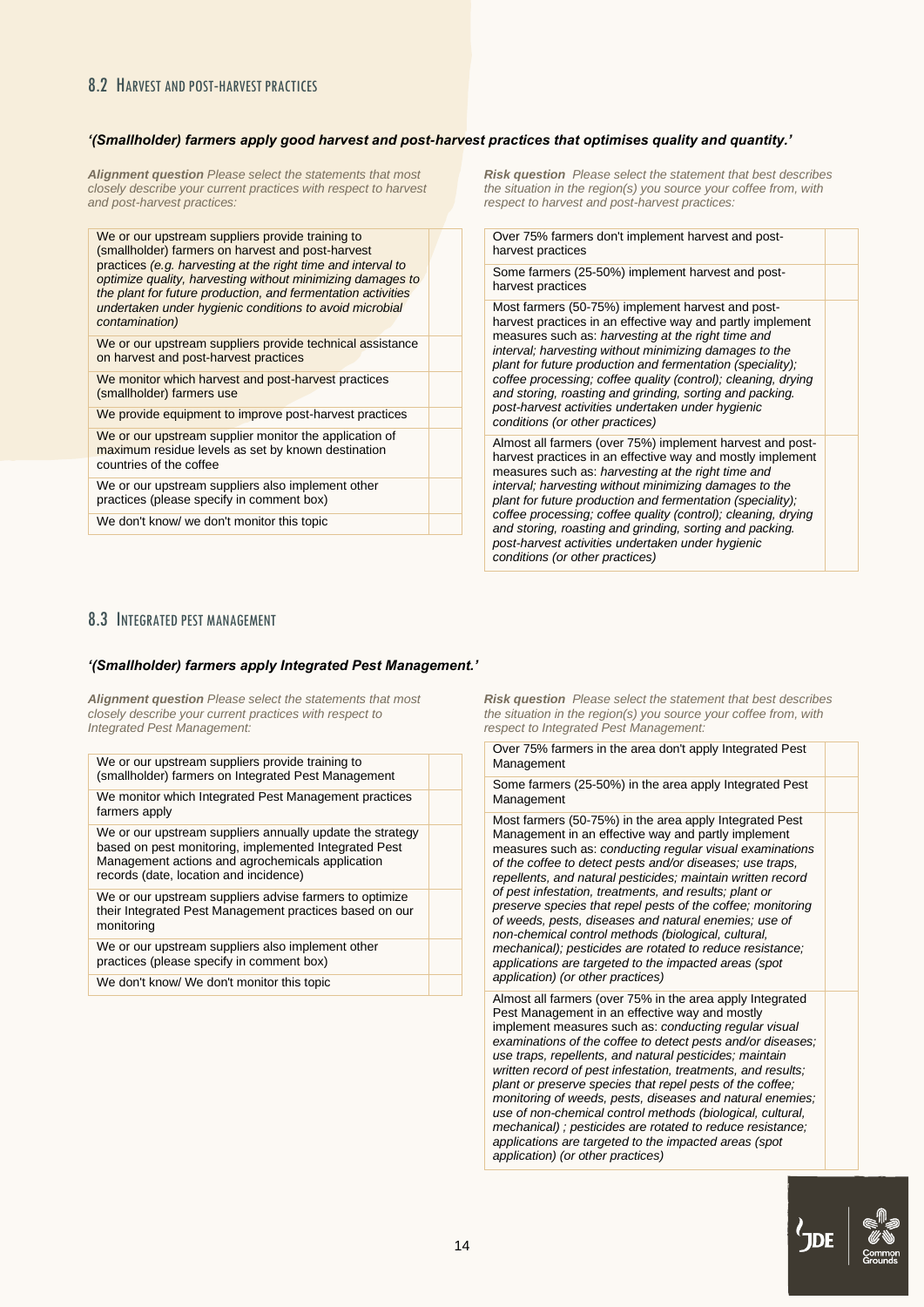## <span id="page-14-0"></span>8.4 BANNED PESTICIDES

#### *'Banned pesticides, based on the FAO definition of Highly Hazardous Pesticides (HHP), are not used on farms. Only products legally registered in the production country are used.'*

*Alignment question Please select the statements that most closely describe your current practices with respect to Banned Pesticides:*

| We or our upstream suppliers provide training to<br>(smallholder) farmers on proper pesticides use                                    |  |
|---------------------------------------------------------------------------------------------------------------------------------------|--|
| We or our upstream suppliers conduct demo plots/ provide<br>technical assistance to (smallholder) farmers on proper<br>pesticides use |  |
| Suppliers make available a list of Highly Hazardous<br>Pesticides (see tooltip)                                                       |  |
| We or our upstream suppliers also implement other<br>practices (please specify in comment box)                                        |  |
| We don't know/ We don't monitor this topic                                                                                            |  |
|                                                                                                                                       |  |

*Risk question When looking at the region(s) you source your coffee from, how likely is it that banned pesticides are not used on farms?*

| Very unlikely |  |
|---------------|--|
| Unlikely      |  |
| Likely        |  |
| Very likely   |  |

## <span id="page-14-1"></span>9.1 INCOME DIVERSIFICATION

#### *'(Smallholder) farmers have multiple sources of income and have an economically viable business.'*

*Alignment question Please select the statements that most closely describe your current practices with respect to income diversification:*

| We or our upstream suppliers mainly source our coffee<br>from estates $(> 95%)$<br>We or our upstream suppliers provide training to<br>(smallholder) farmers on diversifying on-farm/off-farm<br>activities and other household income sources<br>We or our upstream suppliers organize farmer field days/<br>provide technical assistance to (smallholder) farmers on<br>diversifying on-farm/off-farm activities and other household<br>income sources<br>We implement income diversification projects<br>We or our upstream suppliers also implement other<br>practices (please specify in comment box)<br>We don't know/ we don't monitor this topic |  |  |
|----------------------------------------------------------------------------------------------------------------------------------------------------------------------------------------------------------------------------------------------------------------------------------------------------------------------------------------------------------------------------------------------------------------------------------------------------------------------------------------------------------------------------------------------------------------------------------------------------------------------------------------------------------|--|--|
|                                                                                                                                                                                                                                                                                                                                                                                                                                                                                                                                                                                                                                                          |  |  |
|                                                                                                                                                                                                                                                                                                                                                                                                                                                                                                                                                                                                                                                          |  |  |
|                                                                                                                                                                                                                                                                                                                                                                                                                                                                                                                                                                                                                                                          |  |  |
|                                                                                                                                                                                                                                                                                                                                                                                                                                                                                                                                                                                                                                                          |  |  |
|                                                                                                                                                                                                                                                                                                                                                                                                                                                                                                                                                                                                                                                          |  |  |
|                                                                                                                                                                                                                                                                                                                                                                                                                                                                                                                                                                                                                                                          |  |  |

*Risk question Please state the average percentage of net income that comes from coffee production*

| 76-100%   |  |
|-----------|--|
| 51-75%    |  |
| 26-50%    |  |
| $0 - 25%$ |  |